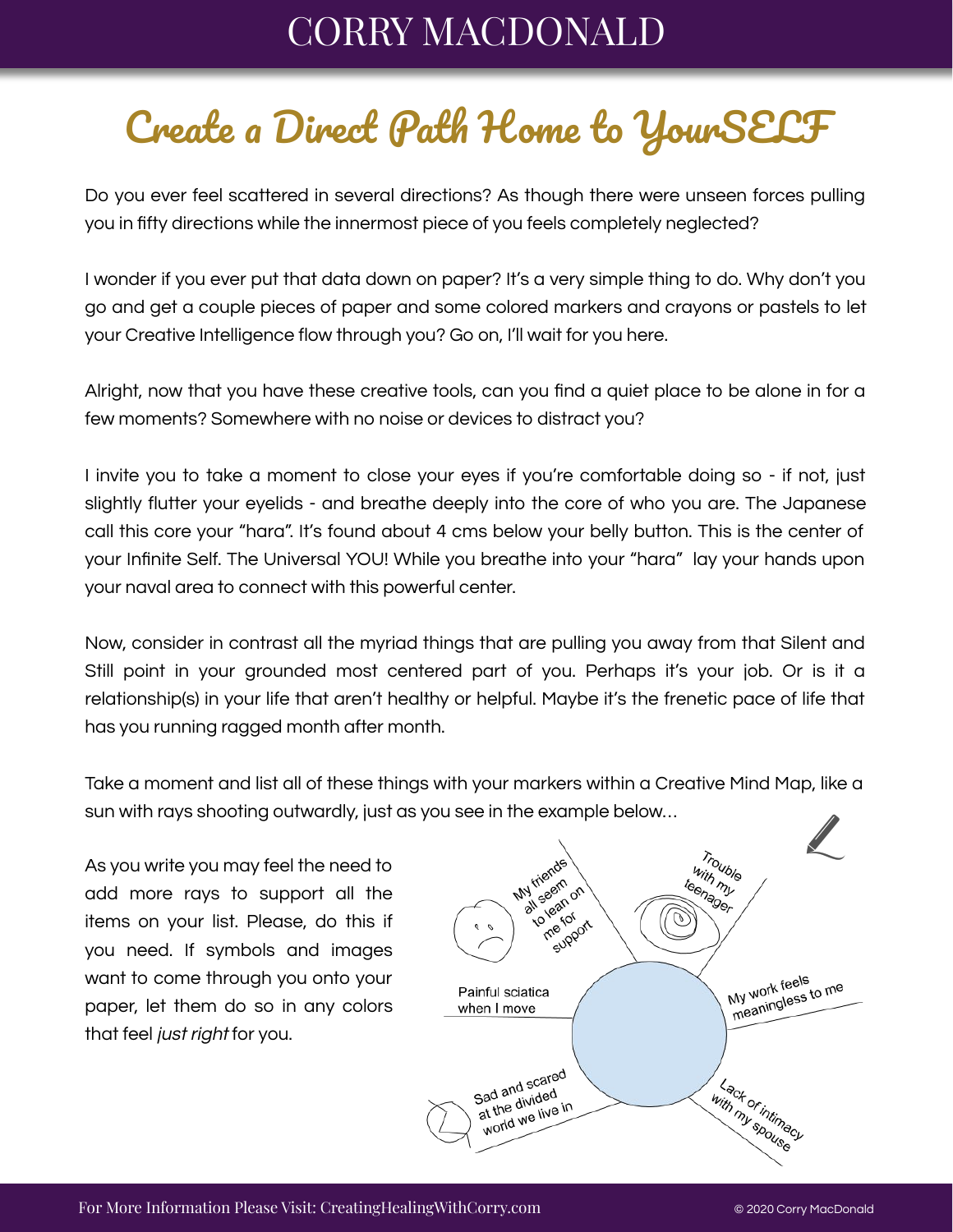## CORRY MACDONALD

Simply let everything pour out of you and onto the page, even if it surprises you to see everything that is pulling at you. If tears fall or anger boils up, just notice it without judgement or the need to 'fix it'. You are safe to watch it all come to the surface and do what it needs to do. There is no 'right way' here, simply be.

Once you have everything on the lines around your center circle, take a moment and scan everything you wrote down. Take it all in. Close your eyes and notice where in your body you are feeling the intensity of everything going on.



Are you feeling a whirring in your head? A tightness in your chest? A heaviness on your shoulders? A pain in your stomach? Perhaps a combination of things or something completely different. Notice what you feel within your body.

As you do, take note of what colors come to mind? What shapes? What sort of lines or doodles? Some people see sharp pointy shapes, others sense a foggy haze. Some feel a tight tangled knot.

Without thinking or planning what to put in the center of your mind map, allow the Creative Intelligence of your body/mind/spirit to fill the center circle of your map with the colors, shapes and doodles that capture what you feel like in the midst of all that's going on around you.

As you draw, experience the tension and strain leaving your body as it flows out onto the page. Stay with this *lighter feeling* as you close your eyes and imagine how you would want to feel if all of the rays around you, the stuff of life "pulling at you" disappeared. What colors, lines, shapes and doodles do you desire to play out onto your page. Imagine it all playing out in your life for you, like a carefree child, curious and open to play.

Can you feel it through your whole Self?